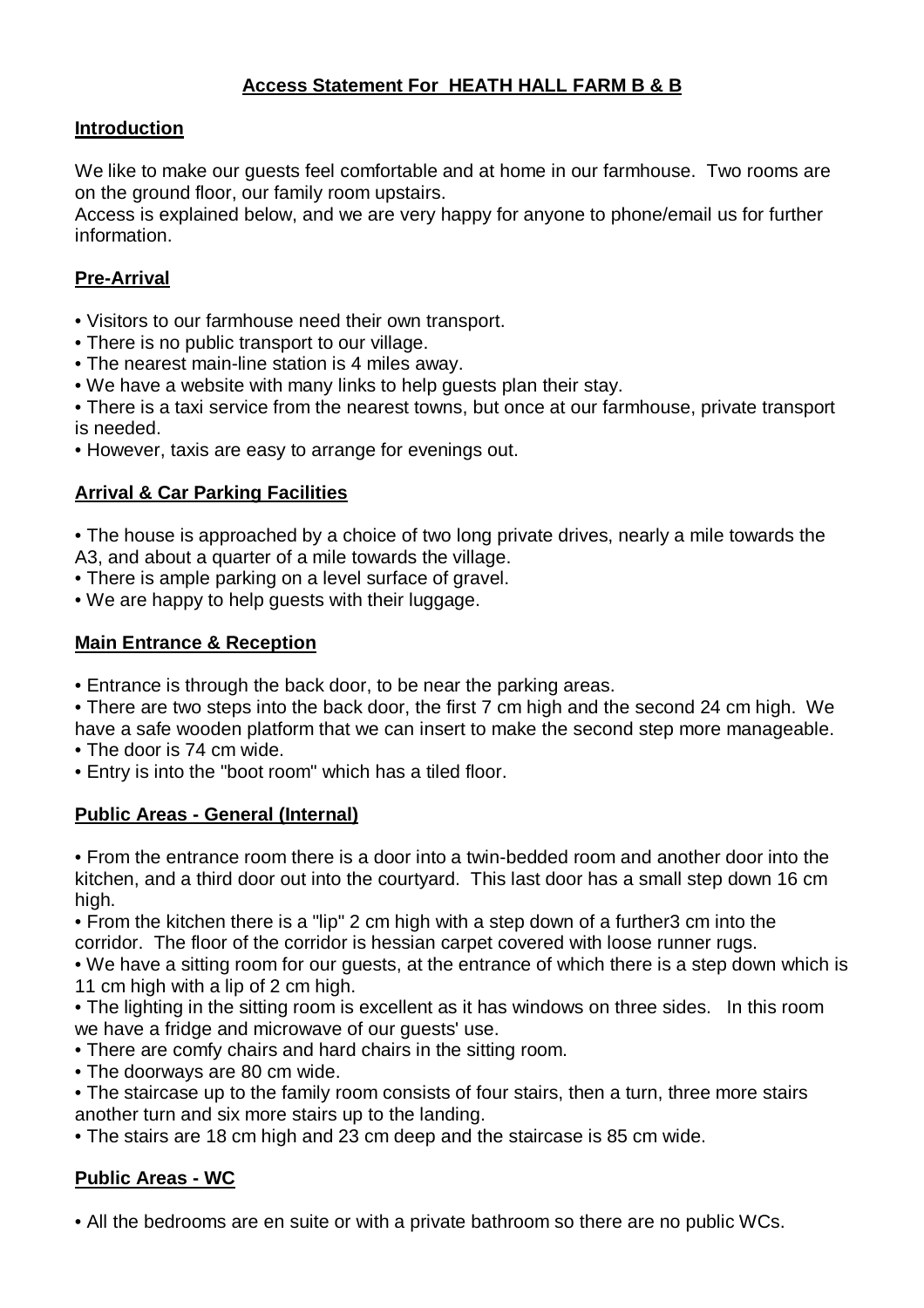# **Restaurant / Dining Room, Bar & Lounges, Take Away & Cafe**

- Breakfast is served in the kitchen, guests' sitting room or the family's private dining room if we have a party of friends.
- All the furniture can be moved on request.
- We do not play background music.

## **Laundry**

- We do not provide a laundry service.
- Guests who stay several nights are welcome to use a washing machine at an extra charge.

### **Shop**

• Not available.

### **Treatment room/s**

• Not available.

## **Leisure Facilities**

• Not available.

### **Outdoor Facilities**

• We have a tennis court which our guests are welcome. We ask our guests to provide their own tennis equipment, including tennis balls.

### **Conference & Meeting Rooms, Banqueting, Clubs, Entertainment**

• By prior arrangement, and with a pre-arranged cost ,we can lend our dining area for meetings.

- The dining room table can seat 12 people.
- The house is equipped with wi-fi.

### **Bedrooms**

- There are two bedrooms on the ground floor, and one on the first floor.
- The doors into the bedrooms are 76 cm wide.
- The furniture can be re-arranged upon request.
- The bedrooms are not suitable for wheelchair users. We have found that our visitors with sticks or a frame manage very well in our ground floor bedrooms.
- All bedrooms have TV with a remote control.
- Entrances to the bedrooms are level.
- Dogs are welcome by prior arrangement and with a small fee.

### **Bathroom, Shower-room & WC [Ensuite or Shared]**

• The bathroom to the groundfloor twin room has a bath with horizontal support rails on both sides.

- The shower into the bath is a power shower with a curtain.
- Their are no specific provisions or aids.

• The bathroom to the double ground floor bedroom has a cubicle shower. It is not equipped with special aids. The floor is cushion floor linoleum.